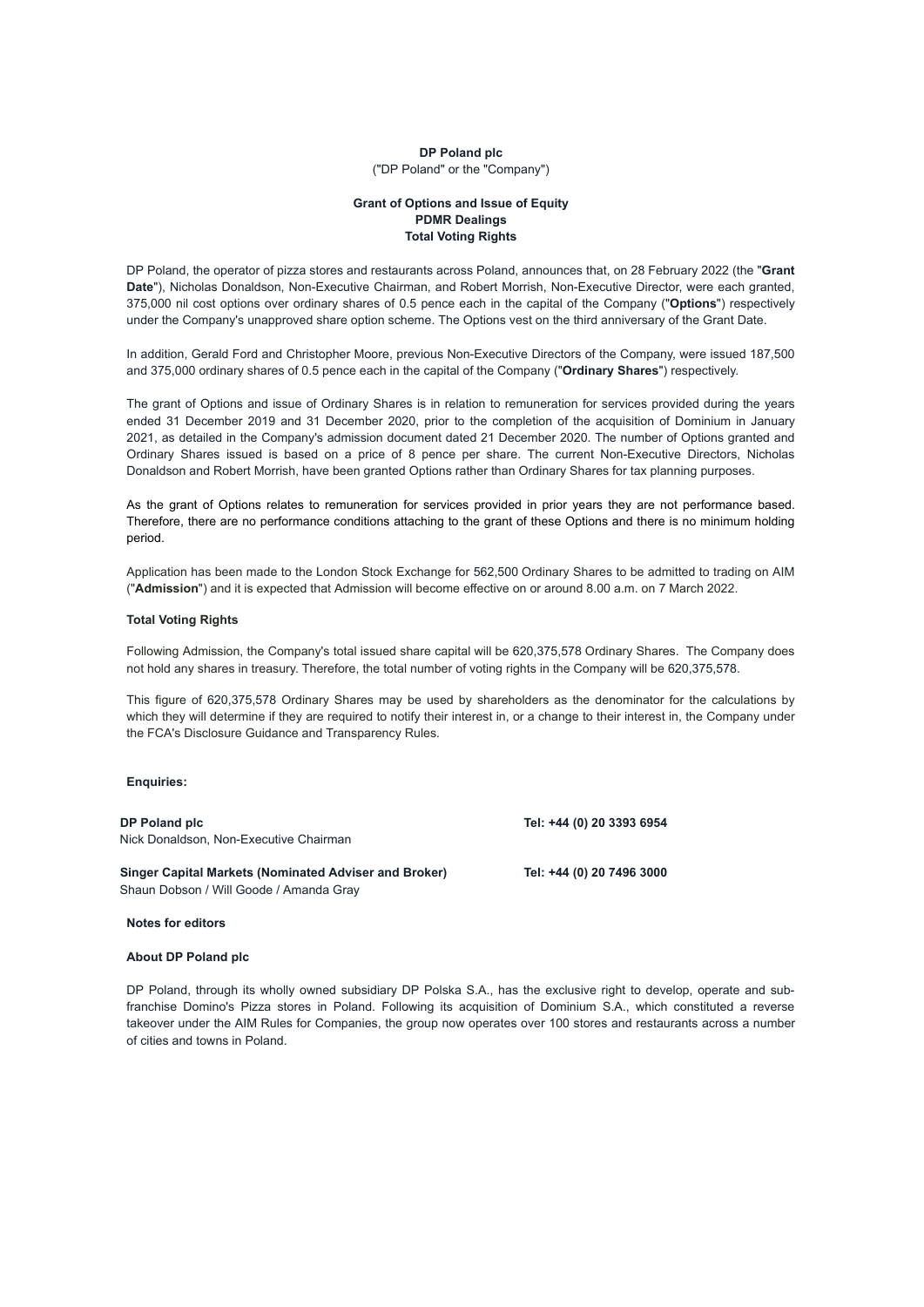## **Notification and public disclosure of transactions by persons discharging managerial responsibilities and persons closely associated with them**

| 1           | Details of the person discharging managerial responsibilities / person closely<br>associated                     |                                                                                                                                                                                       |  |
|-------------|------------------------------------------------------------------------------------------------------------------|---------------------------------------------------------------------------------------------------------------------------------------------------------------------------------------|--|
| a)          | Name                                                                                                             | Nicholas Donaldson                                                                                                                                                                    |  |
| $\mathbf 2$ | <b>Reason for the notification</b>                                                                               |                                                                                                                                                                                       |  |
| a)          | Position/status                                                                                                  | Non-Executive Chairman / PDMR                                                                                                                                                         |  |
| b)          | Initial notification /Amendment                                                                                  | <b>Initial Notification</b>                                                                                                                                                           |  |
| 3           | Details of the issuer, emission allowance market participant, auction platform,<br>auctioneer or auction monitor |                                                                                                                                                                                       |  |
| a)          | Name                                                                                                             | DP Poland PLC                                                                                                                                                                         |  |
| b)          | LEI                                                                                                              | 213800LPZBU5RPY7A394                                                                                                                                                                  |  |
| 4           | been conducted                                                                                                   | Details of the transaction(s): section to be repeated for (i) each type of instrument; (ii)<br>each type of transaction; (iii) each date; and (iv) each place where transactions have |  |
| a)          | Description of the financial<br>instrument, type of instrument                                                   | Options over ordinary shares of 0.5 pence each                                                                                                                                        |  |
|             | Identification code                                                                                              | GB00B3Q74M51                                                                                                                                                                          |  |
| b)          | Nature of the transaction                                                                                        | <b>Issue of Options</b>                                                                                                                                                               |  |
| c)          | Price(s) and volume(s)                                                                                           | Price(s)<br>Volume(s)<br>375,000<br>nil                                                                                                                                               |  |
| d)          | Aggregated information                                                                                           |                                                                                                                                                                                       |  |
|             | - Aggregated volume                                                                                              | n/a                                                                                                                                                                                   |  |
|             | - Price                                                                                                          |                                                                                                                                                                                       |  |
| e)          | Date of the transaction                                                                                          | 28 February 2022                                                                                                                                                                      |  |
| f)          | Place of the transaction                                                                                         | Off market                                                                                                                                                                            |  |

| Details of the person discharging managerial responsibilities / person closely<br>associated |                       |
|----------------------------------------------------------------------------------------------|-----------------------|
| Name                                                                                         | <b>Robert Morrish</b> |

| $\mathbf{2}$ | <b>Reason for the notification</b>                                                                               |                                                                                                                                                                                       |  |
|--------------|------------------------------------------------------------------------------------------------------------------|---------------------------------------------------------------------------------------------------------------------------------------------------------------------------------------|--|
| a)           | Position/status                                                                                                  | NED / PDMR                                                                                                                                                                            |  |
| b)           | Initial notification /Amendment                                                                                  | Initial Notification                                                                                                                                                                  |  |
| $\mathbf{3}$ | Details of the issuer, emission allowance market participant, auction platform,<br>auctioneer or auction monitor |                                                                                                                                                                                       |  |
| a)           | Name                                                                                                             | DP Poland PLC                                                                                                                                                                         |  |
| b)           | LEI                                                                                                              | 213800LPZBU5RPY7A394                                                                                                                                                                  |  |
| 4            |                                                                                                                  | Details of the transaction(s): section to be repeated for (i) each type of instrument; (ii)<br>aach tune of transaction: (iii) each date; and (iv) each place where transactions have |  |